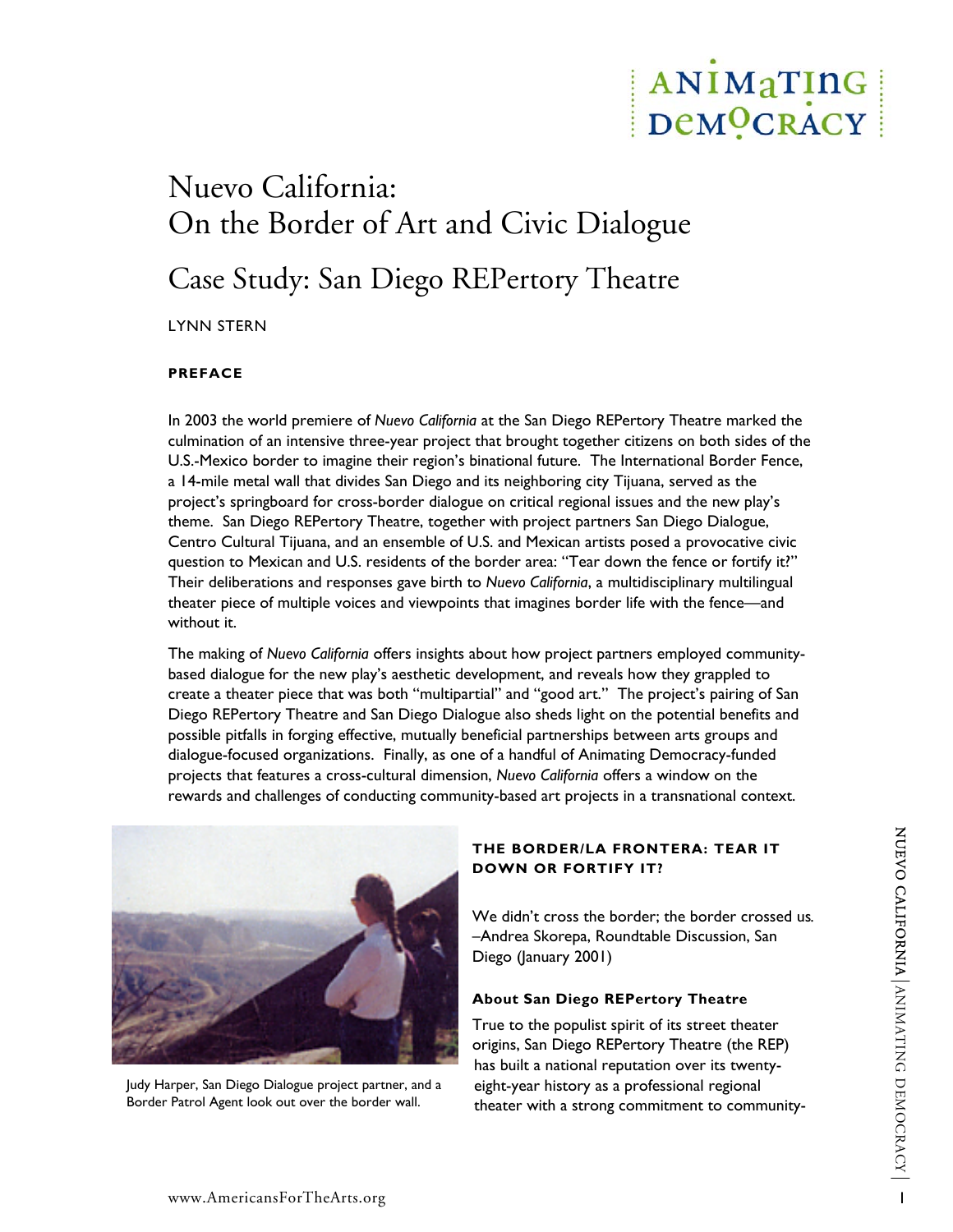oriented work. Its mission—to present programming that "explores key spiritual, political, and cultural values vital to our community"— situates the REP at the nexus of San Diego's civic life. It is a role that challenges the REP, in the words of co-founder and producing director Sam Woodhouse, to "constantly assess the vital issues of the day and to respond with work that strikes a responsive chord in our audiences and our community."

The REP's six-play season features an eclectic mix of classic and contemporary drama, comedy, and musicals, as well as new plays inspired by and reflective of the cultural and ethnic diversity of San Diego's population. As resident company at the Lyceum, San Diego's downtown theater complex, the REP functions as a self-described cultural "town hall" by hosting co-productions and festivals with local arts and civic groups.

Over the last decade, seismic demographic and economic shifts have transformed San Diego and the face of the REP's "community." Situated along one of the most active border crossings in the Northern Hemisphere, San Diego has morphed into an epicenter for burgeoning U.S.- Mexico trade, which in turn has fueled a massive influx of immigrants from all parts of the U.S. and Latin America in search of a new and better life. Rapid urbanization and a growing Hispanic population have multiplied exponentially San Diego's social and cultural ties to its neighboring city, Tijuana. Woodhouse, a San Diego native, recalls the moment when he became conscious of a city wholly transformed by ebb and flow of the border:

Born and raised in Coronado, a mono-cultural small town located 20 minutes from the international border, in the mid-1990s I found myself in a dramatically changed San Diego. The city had often been characterized as 'a big town made up of many small towns.' The approach of the  $21^{st}$  century with the boom of information technology and the daily influx of people from the South was forcing the small towns to pay attention to the growing internationalism and multicultural face of San Diego. The impact of NAFTA and the emergence of Tijuana as one of the fastest growing and youngest border cities in the world were forcing San Diego to begin behaving as a major international border  $\mathsf{city.}^{\mathsf{I}}$ 

Propelled by these powerful economic and demographic forces, San Diego has begun to reexamine from a regional perspective its relationship to the border and, most significantly, to Tijuana, with which the city's present and future has become inextricably linked. A number of civic and business leaders have proposed the formation of a binational region that would leverage San Diego's unique relationship with Tijuana. A more fluid border, they have argued, would enable San Diego and Tijuana to improve quality of life across borders and jointly address issues around shared natural resources.

Meanwhile, a metal fence stretching 14 miles inland from the Pacific Ocean was erected in 1992 along the U.S.-Mexican border to stem the nightly tide of immigrants and drug smugglers that swept across the border. The rust-mottled wall—built from steel platforms discarded from the Gulf War—stands as testimony to the United States' renewed efforts in the mid-1990s to regain control of its borders. For many Mexicans and U.S. citizens, the fence has come to represent the last remaining bulwark against the tide of change that would diminish each country's own national strength and unity. It has become the flashpoint for debate surrounding the region's binational future.

<span id="page-1-0"></span><sup>1</sup> San Diego Repertory Theatre Final Report for Animating Democracy, 2002. Unless otherwise noted, quotes from key participants are drawn from SDR reports to Animating Democracy.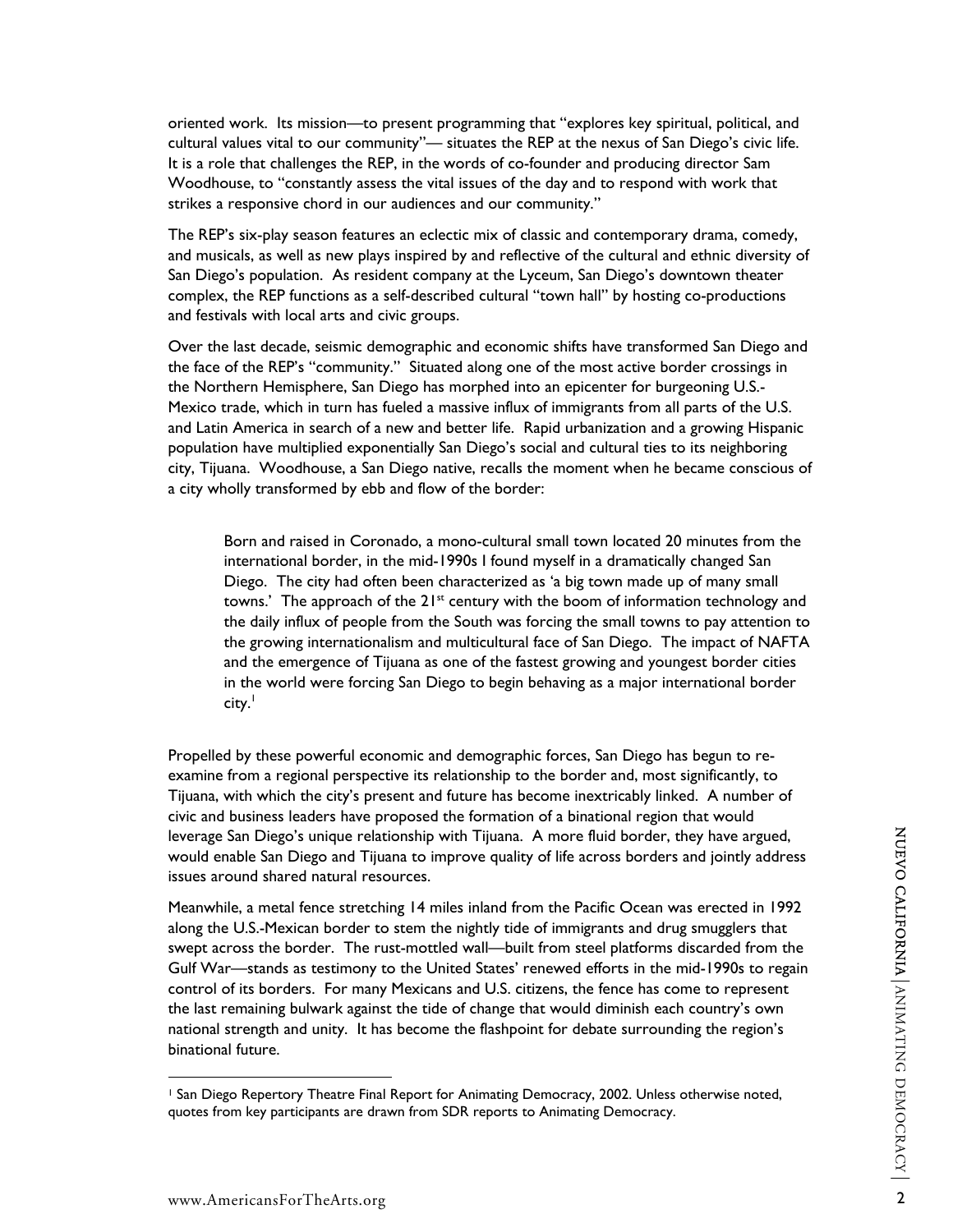# **A Regional Theater's Quest to be "Truly Regional"**

San Diego's swift transformation into a major international border city and the ensuing public debate around the region's binational future spurred the REP to contemplate its artistic mission within a community in the throes of reinvention. For Woodhouse, questions and concerns raised by the emergence of a binational region posed a challenge to the REP to become a more "regional" theater:

Why is it that only 50 percent of San Diegans have ever crossed the border to Tijuana? Why is it that Tijuana residents believe that people in San Diego have no interest in the collective future of two cities which stand side by side? Why is it that, in a future that will be defined by a mix of cultural influences and values, my theater is continuing to do mono-cultural work? How can San Diego REP become a more truly regional theater?

The REP's quest to become a "more truly regional theater" gave birth in 1996 to the Calafia Initiative, a binational initiative aimed at stimulating new works by U.S. and Mexican artists that speak to the region's past and future. In its first three years, the Calafia Initiative sparked and nurtured fourteen works of theater, dance, and music that explored the distinctive nature of Southern California and Baja California. Several of these works were staged at the REP, including *Around the World in a Single Day*, a series of three plays about City Heights, a San Diego neighborhood where 78 dialects and 43 languages are spoken; and the world premiere of *Culture Clash in Bordertown*, a piece written and performed by Culture Clash based on interviews with 100 residents in San Diego and Tijuana. During this same period, the REP hosted ten Calafia Creative LABS that brought together U.S. and Mexican artists and citizens to exchange ideas for new works, share works-in-progress, and to talk about the issues facing the region.

# **The Fence as Focal Point**

Building on the Calafia Initiative's artistic successes, the REP embarked in 1999 on a long-term investigation of the region's issues through the lens of the International Border Fence. The project, entitled "Nuestro Pueblo" (Our Town), would culminate in a new play about the region's binational future. In the project's first two years, the REP conducted research in Mexico and California to identify appropriate artists and partners.

To lead the project forward, the REP formed a core binational team of artists and organizations. That team included: Sam Woodhouse; Nanci Hunter, the REP's Calafia Community Coordinator; Bernardo Solano, a Colombian-American playwright based in Los Angeles; Angel Norzagaray, Mexican playwright; Dora Arreola, Mexican choreographer and director of the theater/dance performance group Mujères en Ritual; and Judy Harper, binational coordinator for San Diego Dialogue (SDD), a regional policy and civic leadership institute that builds consensus on critical issues affecting the San Diego/Baja California region.

A number of individuals and organizations from both sides of the border served as consultants to the core team. They included: Jose Luis Arroyo, deputy director of Centro Cultural Tijuana (CECUT), one of Mexico's major cultural centers and promoter of the border area's arts and culture; Paul Espinosa, award-winning documentary filmmaker specializing in films about the U.S.- Mexico border; and Ethan Van Thillio, executive director of Media Arts Center San Diego (MACSD), a nonprofit group that supports media artists from the San Diego border region and produces the city's annual Latino Film Festival.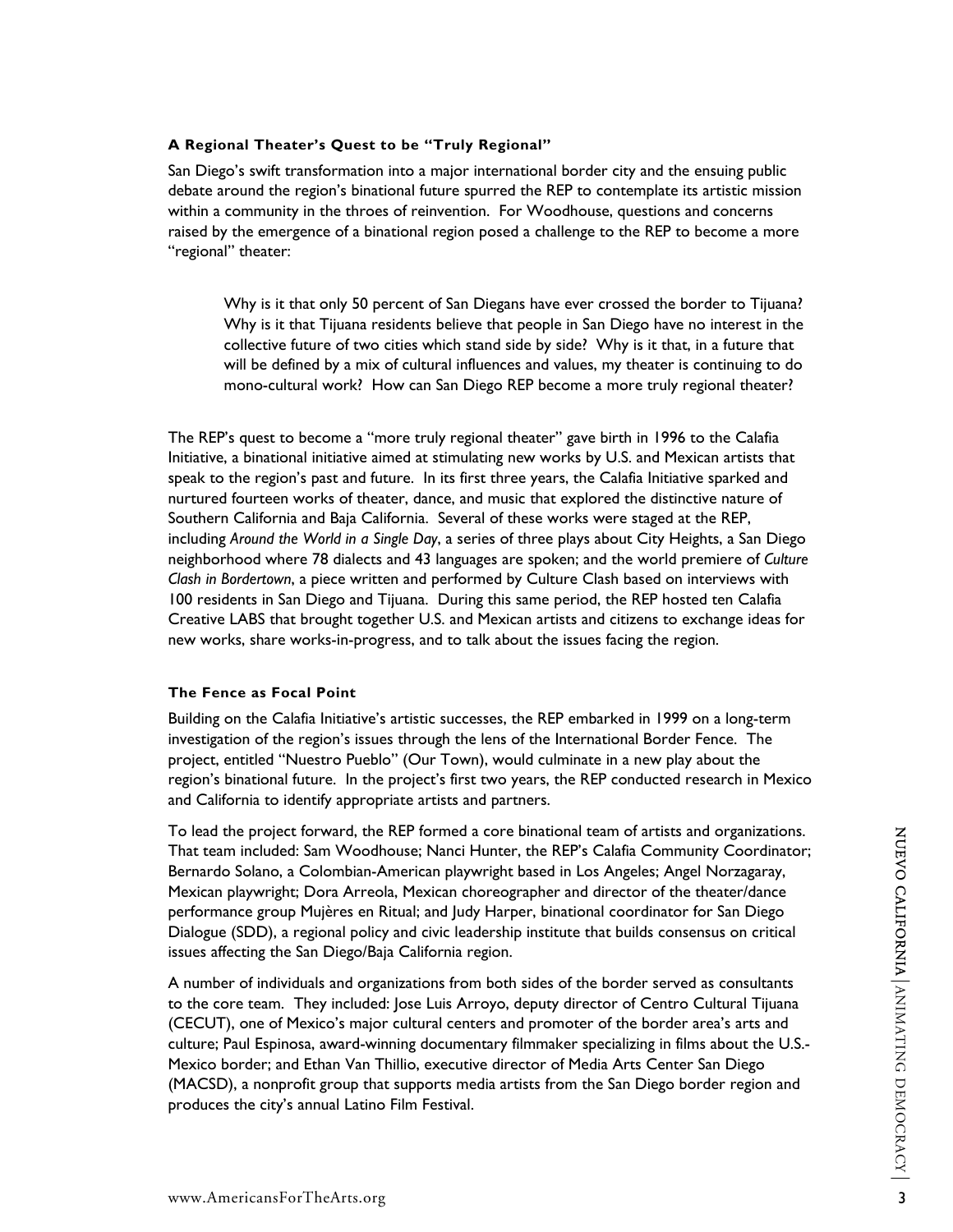To sharpen the project's thematic focus, the core team conducted three artistic workshops with actors, dancers, and musicians in San Diego, Tijuana, and Mexicali. The team also hosted two Calafia Creative LABS with civic and business leaders to flesh out the complex economic, political, and human rights issues arising from the border. The team's inquiry narrowed to an exploration of the International Border Fence as a tangible symbol that would drive the project and artistic work:

The Fence as a real physical being, as a metaphor, as a symbol, as a barrier, as a psychological force, and as an international line of separation became the dominant image from which all research, interviews, and creative work on the project sprang.

# **Framing the "Burning" Civic Question**

In 2000, the Animating Democracy application process provided an important and timely opportunity for the core team to frame the project's overarching civic issue and articulate artistic and dialogue goals. The team spent many hours formulating the "burning civic question" that would become the new play's theme and springboard for the project's dialogue component. Their deliberations crystallized the complex issues surrounding the International Border Fence into the following set of questions: "Should the U.S. and Mexico tear down the border fence and create a unified San Juana?" OR "Should we build the fence taller and stronger under the theory that 'fences make good neighbors'"?

## **Artistic and Dialogue Interests**

The primary artistic goal set forth by the core team was the creation of one multidisciplinary, multilingual production for presentation in the U.S. and Mexico—a piece that would illuminate multiple viewpoints about the fence and bring into sharper relief the complex, often conflicting opinions Mexicans and U.S. citizens hold about border issues. To imbue the new play with authentic, nuanced perspectives about the border fence, the project would employ communitybased dialogue—field research, interviews, and dialogue events as well as community feedback on the evolving script—as the stimulus for the play's aesthetic development. Thus, the community dialogue process would serve first and foremost as the driver for the project's artistic interest in creating a "truer" play and, secondarily, as a catalyst for civic dialogue.

While conceived primarily as the "driver" of the project's artistic investigation, dialogue activities were also intended to bring forth multiple viewpoints on the project's civic issue as a means of stimulating public dialogue on both sides of the border. Through a range of dialogue events at venues on each side of the border, the project aimed to engage a broad spectrum of stakeholders in the U.S. and Mexico: community leaders, policymakers, and ordinary citizens. It was also envisioned that the project's dialogue activities would build among U.S. and Mexican participants a sense of civic identity and commitment to work together toward shaping the region's future.

The core team also recognized that the pairing of the REP with San Diego Dialogue, a regional affairs group dedicated to advancing solutions to cross-border issues through policy level discussions and dialogue, presented a unique opportunity to test assumptions about the viability and value of partnerships between arts organizations and dialogue-focused groups. To that end, SDD project liaison Judy Harper, formerly of REP development staff, played a pivotal role in cementing the REP-SDD partnership. As a bilingual expert in dialogue with strong artistic sensitivity, Harper served as a "bridge" between the two organizations. Thus, the project was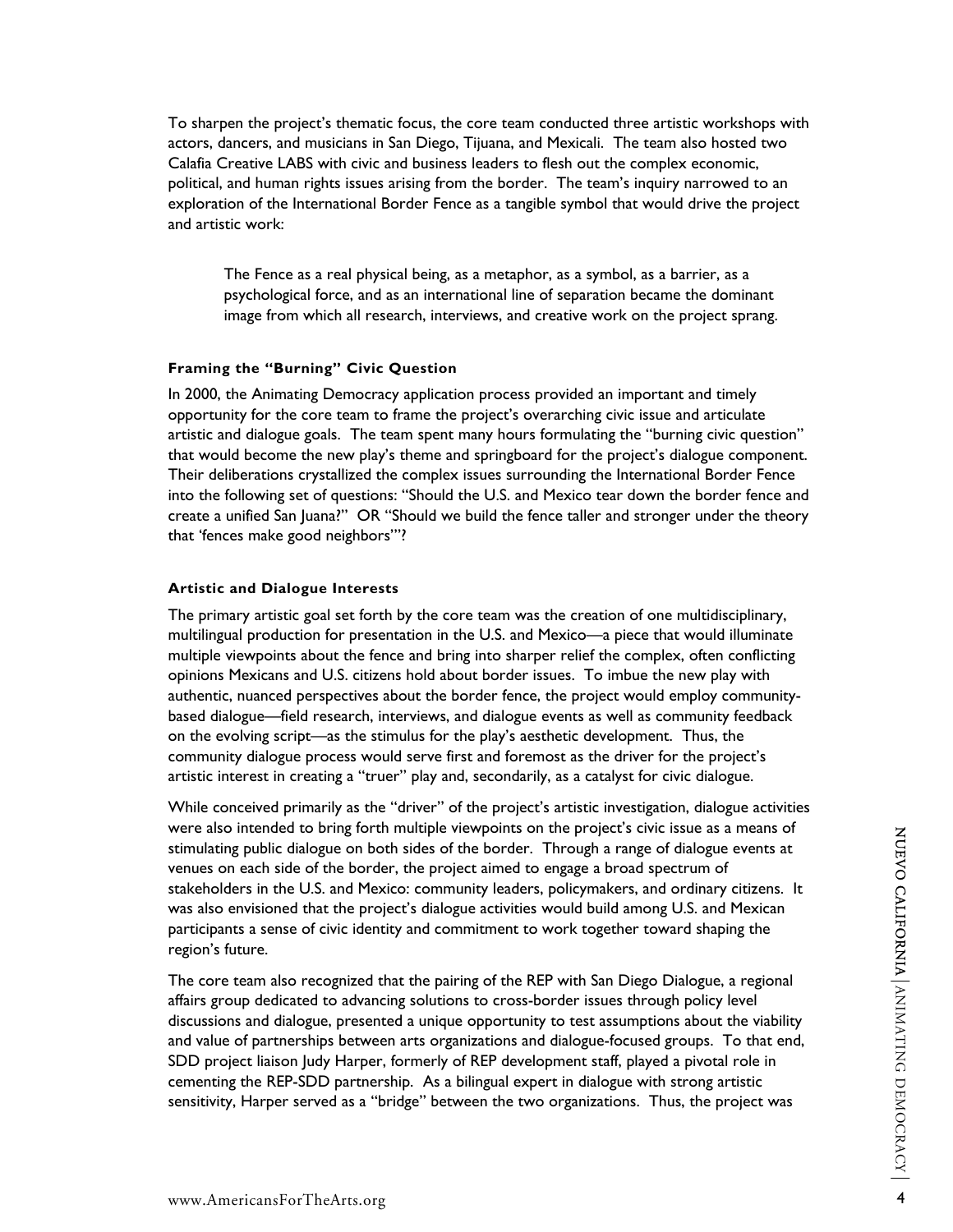well-positioned to shed light on the extent to which partnerships with arts organizations that incorporate artistic work as part of dialogue activities can enhance the outcomes sought by dialogue-focused organizations. Conversely, the project would also explore how the expertise and resources of an established dialogue organization can help arts organizations enrich the creation of artistic work that speaks to shared civic concerns.

# **THE FUTURE IS HERE/EL FUTURO ESTÁ AQUÍ: THE MAKING OF NUEVO CALIFORNIA**

We are creating a play. Using the world of your imagination, this is the first question: One night you go for a drive in your car and find yourself beside the fence at the border. You get out and walk to the fence. To your surprise the fence whispers to you—what does it say?

—Dora Arreola, choreographer

The "Nuestro Pueblo" project's provocative civic question—"Tear down the fence or fortify it?"—called upon Mexican and U.S. residents of the border area to visualize, in the here and now, what the region's future might look like. Over a three-year period, the project set into motion a dynamic and complex artistic and dialogic process to stir and capture these "imaginings."

Within the context of Animating Democracy, one of the project's defining features is its binational aspect. It presented U.S. and Mexican artists and partner organizations a rare opportunity to collaborate creatively across the U.S.-Mexico border, invigorating the artistic process with a cross-cultural dimension that added new layers of richness and complexity, as well real "barriers" of language and cultural differences. The project also defined the "community" in community-based dialogue within a broader transnational framework. Finding pathways to engage a broad cross-section of stakeholders in the U.S. and Mexico required the project team to make numerous logistical and cultural border crossings. In a sense, the ways in which "Nuestro Pueblo" met these cross-cultural challenges became a play in and of itself about what a borderless future might hold.

#### **The Cast: Project Partners and Roles**

To move forward the artistic process and dialogue activities, the project partners formed two binational teams: the "artistic" team, whose primary responsibilities were to craft and present the final artistic product; and the "dialogue" team, which focused on the coordination and facilitation of dialogue activities. While each team had distinct roles to fulfill, it is important to note that members of each team "crossed-over" to inform and shape the creative and dialogic processes. For instance, members of the artistic team served as facilitators in dialogue events, and members of the dialogue team provided input on the evolving script. The fluidity of these "border crossings," both reflected and enhanced the dynamic interplay between the project's artistic and dialogic dimensions.

The artistic team included: Sam Woodhouse, project director; Bernardo Solano, playwright; dramaturgs Angel Norzagaray and Nina Grunwald; Dora Arreola, choreographer; and Nanci Hunter, project coordinator. The dialogue team was made up of SDD, CECUT and MACSD. SDD was the key organizer of dialogue activities on the U.S. side; it brought to the project an extensive cross-border network of academic, business, government, and civic leaders; as well as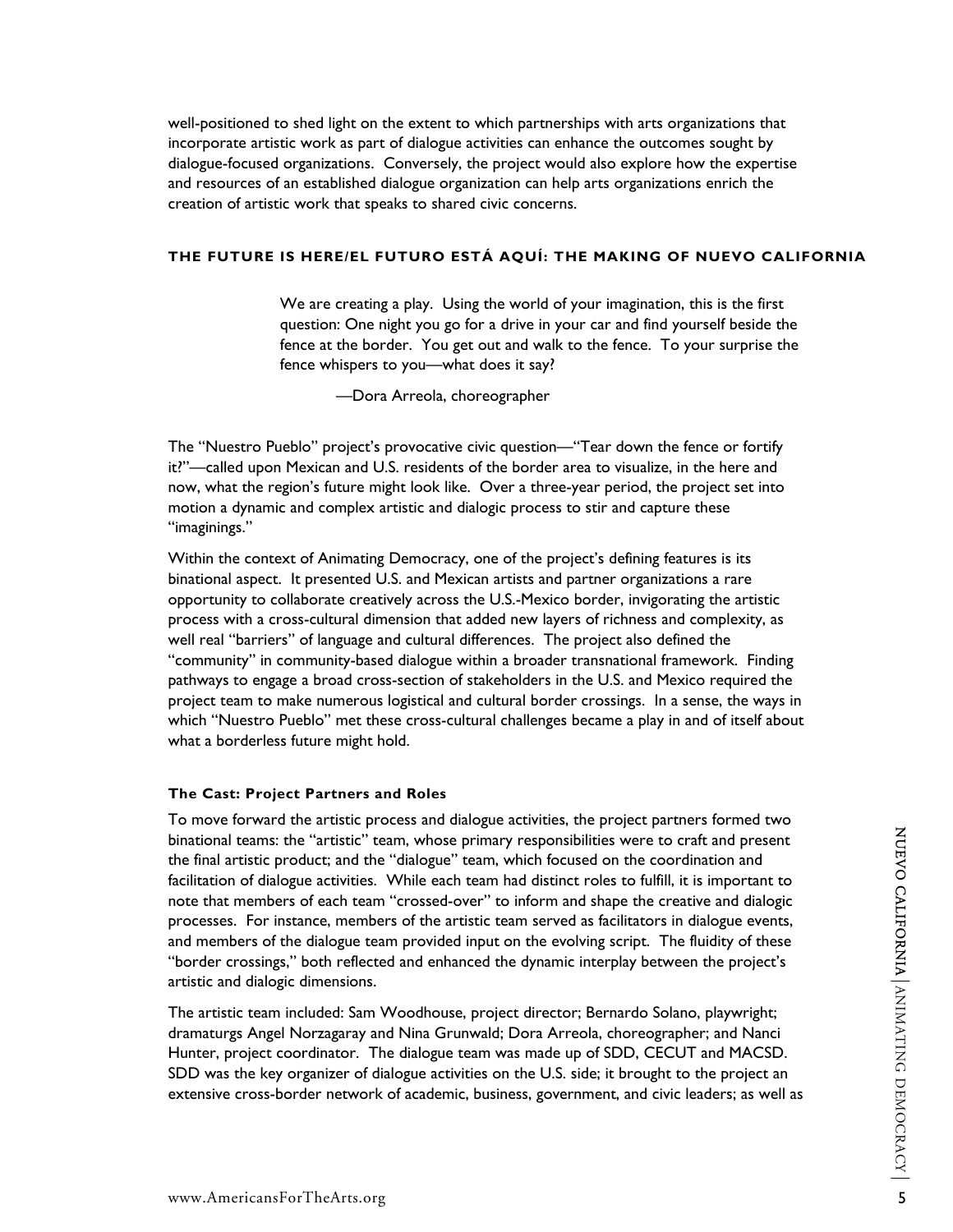expertise in professional facilitation. From the Mexican side, CECUT served as the central point of contact for Mexican artists participating in the project. In terms of dialogue activities, CECUT hosted roundtable discussions, readings, and open rehearsals in Tijuana, drawing upon its network in the Baja California community to recruit diverse audiences of artists, civic leaders, and policymakers for participation in those events. CECUT also worked closely with the REP and SDD to insure that written materials used in Mexico had proper sensitivity to language. MACSD documented the project through video and photography and brought an extensive network of contacts in the Latino community on the U.S. side of the border.

# **A Binational Project Unfolds in "Four Acts" (2000-2002)**

Within the Animating Democracy-funded grant period, the project was structured in four distinct phases, referred to by project partners as "Four Acts." During each Act, the project partners integrated creative workshops and dialogue activities to advance the script's development and, simultaneously, to stimulate exchange and debate about the project's civic question among a broad cross-section of community members in the U.S. and Mexico. That approach set into motion an ongoing cycle of the "give and take" of creation, presentation, and discussion.

The project team employed a range of dialogue formats targeted to different audiences. The "Conversations with the Community" format consisted of a series of individual and group interviews, roundtable discussions, and site visits with regional affairs experts, social service agencies, community-based groups, and civic leaders, among others. The "Conversations" events captured a wide spectrum of perspectives from key stakeholders about the International Border Fence and provided the raw material used by the artistic team to shape the themes, plot, and characters of the artistic work.

"Conversations" interviewees were invited by the project partners to serve as "community dramaturgs" at work-in-process presentations and open rehearsals. The integration of "community dramaturgs" into the project ensured that key stakeholders viewed and provided feedback at key stages in the play's development. "Town Hall Forums" brought together these "community dramaturgs" and residents of surrounding communities to view the work in progress and participate in post-performance dialogues.

The following summary highlights the key artistic and dialogue activities that took place during each Act:

**Act One: "Conversations with the Community"** (October 2000-April 2001). The coordination and facilitation of "Conversations with the Community" events formed the focal point of artistic and dialogue activities during Act One.

Nine "Conversations" were held in San Diego, Tijuana, and Mexicali with a broad spectrum of individuals and organizations, such as Mexican high school students; Casa de Migrante, a social service agency serving migrant populations; agents of the U.S. Border Patrol; the Chief of Police in Tijuana; and CUNA of Ensenada, a community-based organization representing the indigenous peoples of Baja California. "Conversations" were designed and coordinated by SDD with support from CECUT; at each "Conversation," SDD provided professional facilitation and interpreters. At each event, a member of the artistic team posed a series of questions to elicit honest and imaginative responses to the issue of the border fence and its impact on the participants' lives. "Conversations" questions included: "If this imaginary borderless region were a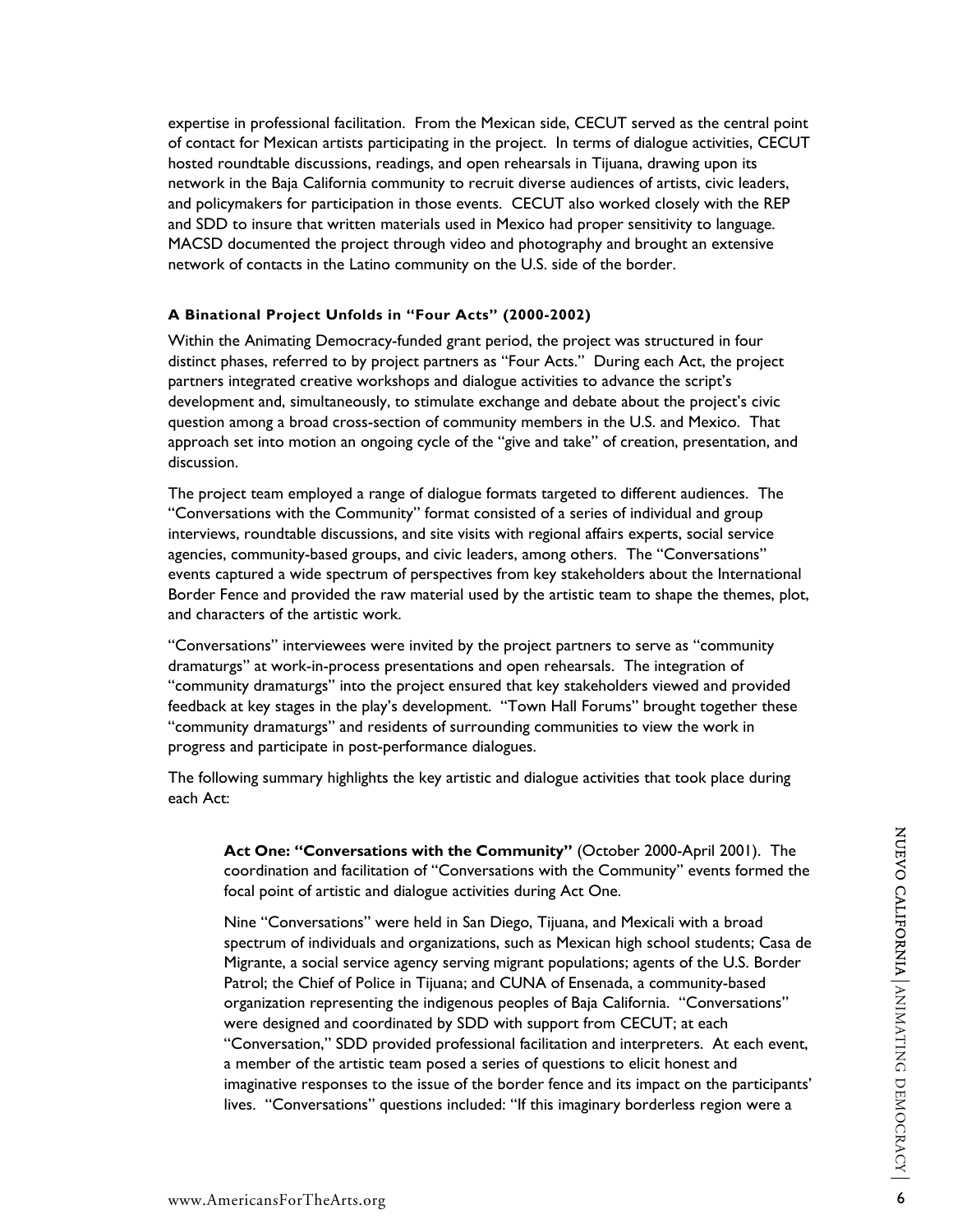person, how would you describe him/her?" "If you could change what people 'on the other side' think of you, what would it be?"

Both teams met to review the data and notes from the conversations. They identified key themes to explore in the script and began developing potential plot lines and characters. A process was established for Bernardo Solano to write the play and receive feedback from the team. That process enabled Solano to review many hours of video and audiotapes of actual interviews, roundtable discussions, and actor workshops from which he culled material that resonated most strongly to him as a playwright. The selection process was particularly difficult for Solano, who regretted that much of that wealth of material could not be included. Says Solano, "The tragic part of all this is that I was fully aware that I would be leaving out wonderful and telling stories of images that's how numerous they were."

At the end of Act One, a first draft of the script was completed and submitted to both teams for review.

**Act Two: "Community Dramaturgs" respond to the work-in-progress** (April-June 2001). Act Two activities focused on preparations leading up to the project's first workshop. The artistic team held auditions in San Diego and Tijuana to cast a binational ensemble of performers; a total of 11 actors were cast from three cities. Meanwhile, the dialogue team recruited audiences from those interviewed during Act One's "Conversations with the Community" events to participate as "community dramaturgs" at the first public presentation.

Act Two culminated in the project's first seven-day workshop held at the REP. The workshop's final day featured the first public presentation of the work-in-progress in a "music stand" reading format. Community dramaturgs were present and invited to respond to the work. The dialogue team facilitated an hour-and-a-half conversation with the audience following the presentation.

**Act Three: Open rehearsals in San Diego and Tijuana** (July-October 2001). Act Three activities centered on preparations for the second workshop of the script and recruitment of community dramaturgs for the project's first open rehearsals.

Both teams joined 10 actors to conduct a ten-day workshop, which led to the script's third draft. Two open rehearsals in a "music stand" reading format were held in San Diego and Tijuana. The Open Rehearsal format presented the third draft of the script to community dramaturgs and followed by post-presentation dialogue sessions. E-mail responses from the audiences were evaluated by both teams and informed the script's fourth draft.

**Act Four: Town Hall Forums** (November 2001-June 2002): During Act Four, project activities included the presentation of a seven-day workshop with 11 performers from San Diego and Tijuana followed by a public reading to a small group of invited guests including theater critics, social activists, and theater historians. The artistic team completed the fifth draft of the script and changed the new play's title to *Nuevo California*.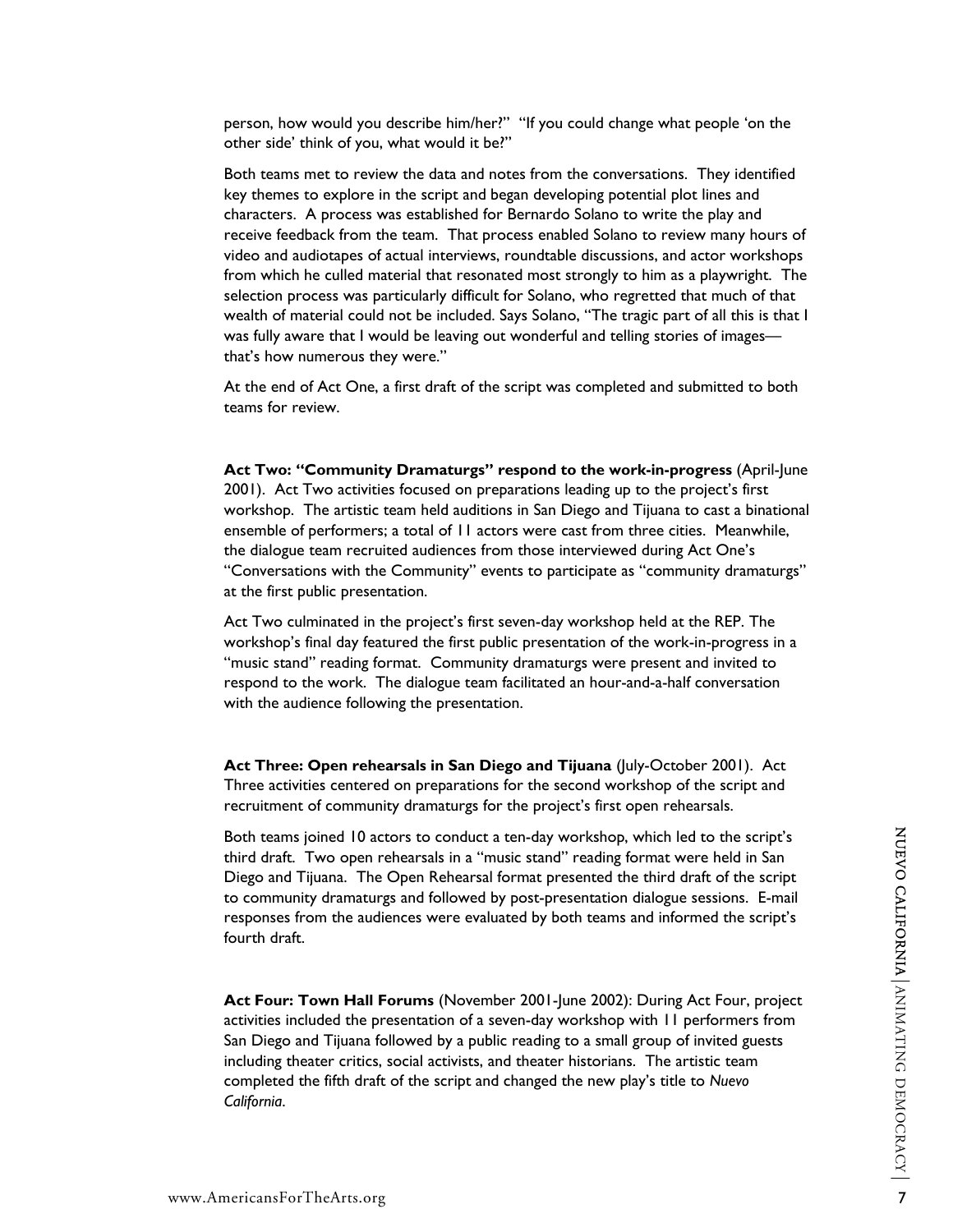At the conclusion of Act Four, the project team presented a ten-day workshop of the script's fifth draft to community dramaturgs. In addition, three "Town Hall Forums" were organized by SDD in San Diego, Oceanside, and Tijuana, all of which featured "music stand" presentation of the script followed by dialogue sessions. Town Hall Forums were attended by residents of the venues' surrounding communities.

**The Final Act: Premiere of** *Nuevo California* (June 2002-February 2003). The project's Final Act focused on pre-production preparations leading up to the premiere of *Nuevo California*. In terms of script development, playwright Luis Valdez was hired as consulting dramaturg. Allan Havis, playwright and University of California at San Diego professor, joined the artistic team to shape the final script. *Nuevo California* premiered at the REP's Lyceum Space Theatre on February 7, 2003.

The panoply of responses evoked by the project to question "Tear down the fence or fortify it?" manifests itself in a mosaic of voices and images that opens *Nuevo California*. The lines of the play's "choral prelude" are taken verbatim from the project's interviews. Elsewhere in the play, some of the characters are composites of many people encountered during the project.

Surprisingly, *Nuevo California* does not unfold as a docudrama; rather, the plot and main characters are pure fiction, and the action, as playwright Solano puts it, verges on "magical realism." Set in 2028, five years after a massive earthquake drops Los Angeles and much of Orange County off the continent, the residents of San Diego and northern Mexico find themselves on the edge of inevitable unification—they must work together to share water rights, power, sewage. The discovery of oil on indigenous lands in Mexico stirs the U.S. and Mexican governments to back the creation of a new binational state, Nuevo California.



Mexican-American Pope Felipe (played by John Campion) and Spanglish-speaking hip-hop visionary Sin Fin (Jennifer Chu) in *Nueva California*.

The play's main protagonist, Felipe, the Roman Catholic Church's first Mexican-American pope, leads the charge to tear down the steel cyclone fence that separates the two countries. A multiethnic, multiracial, and multilingual cast of characters voice conflicting points of view toward the borderless state. They include: a California avocado fa rmer turned councilwoman and a Tijuana entrepreneur who oppose the binational state; a Jewish American photojournalist who falls in love with a young mother from Tijuana whose son died trying to cross the border; an indigenous leader turned factory owner, who is Pope Felipe's primary confidant; and Sin Fin, a Spanglish-speaking hip-hop poet who embraces a borderless world. An Oprah Winfrey-like American television commentator narrates events. A White Bird portends Felipe's fate. Act one concludes with the assassination of Felipe.

In the play's second act, Felipe's spirit roams the region of

Las Playas guided by three spirits of people—wearing Mexican Day of the Dead masks—who died crossing the border. They help Felipe make his peace with God by easing the troubles of others who have been hurt by the divisive wall. Meanwhile, there is a federal investigation of who shot the Pope, with Sin Fin as the primary witness pointing to the Faceless Man—a personification of hatred and prejudice—who later disintegrates in a confrontation with Felipe's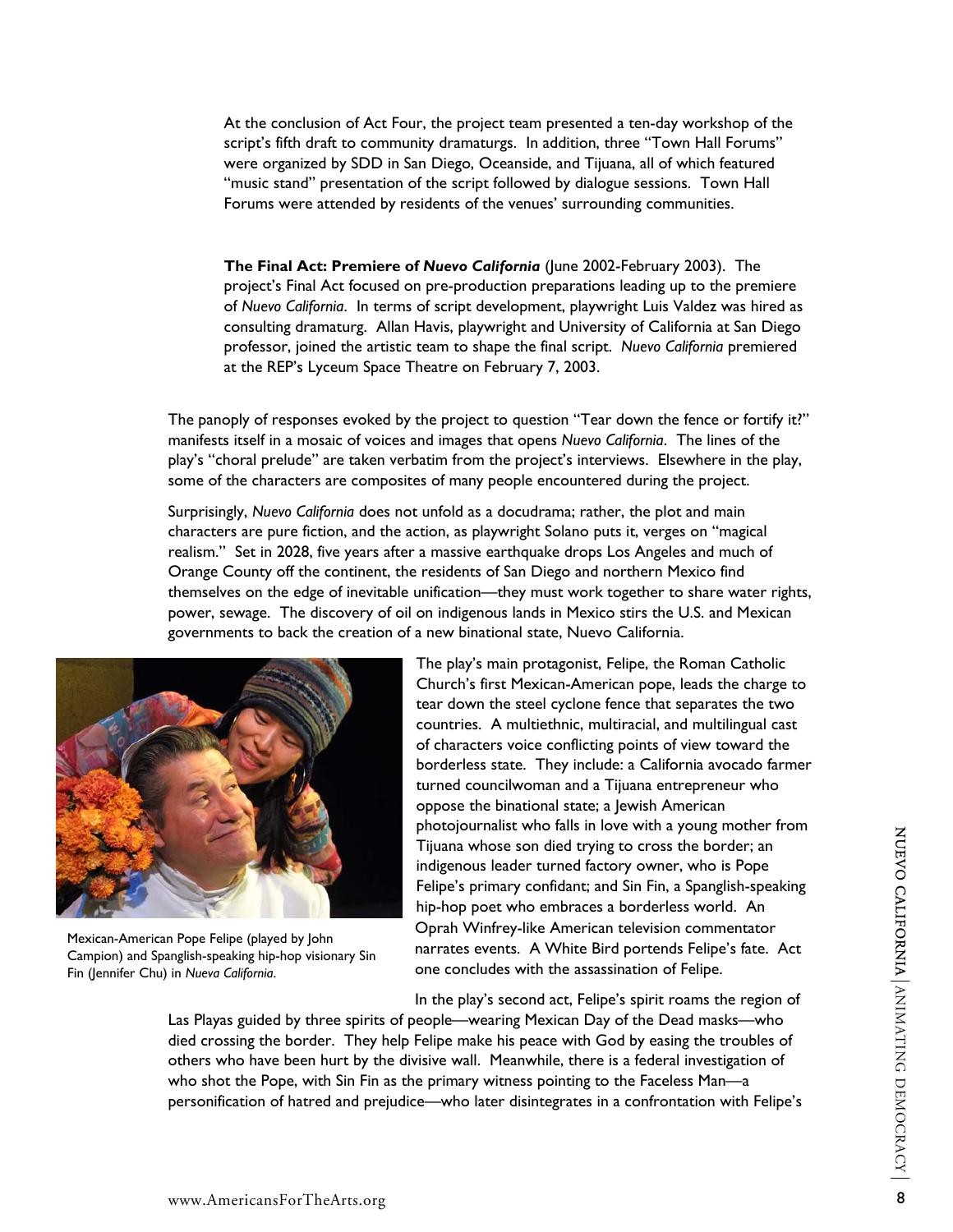healed spirit. Finally, the White Bird guides Felipe across a border of another kind—to the other side of death. The remaining characters are left with the question of what to do next. The play ends with Sin Fin, the Spanglish-speaking visionary, dismantling the border fence, piece by piece.

There were different endings to the play in earlier drafts and readings. The question of how the play should end was a point of much dialogue, among the artistic team, and with community dramaturges and audiences at the open rehearsals. An early version had the whole cast joining in an agit-prop, musical theater-style dismantling of the fence together; ultimately, they felt this approach was too heavy-handed in point-of-view, and not believable in terms of the characters they had developed or the political realities of the region. Another idea included a bombardment of government helicopters descending to stop the people from removing the fence; but they decided this would be too pessimistic, as well as technically challenging. The final version in the stage production saw Sin Fin acting alone, while others looked on, unsure whether or not to take action.

The collaborative process by which the project team arrived at the play's ending involved consensus-building among team members and input from audiences. As Bernardo Solano describes it, the team, guided by audience reactions, settled on an ending that raised the fewest objections among team members:

Finding the ending to the play was one of the most difficult tasks we faced. But we found ourselves being guided by audience reactions to the various endings we tried out in each preview. One version Allan Havis would hate, another Sam Woodhouse would have an adverse reaction to, and another I loved, but had to admit was too pessimistic. In the end, we used the one that we as a group had the fewest objections to (not to mention what we garnered from audience reactions). Now if that isn't collaboration, I don't know what is.

# **OUTCOMES AND ANALYSIS**

I was unsure at first as to how such disparate anecdotal comments could produce a play that had a rhythm to it.  $\dots$  It was difficult, given the parameters we put on ourselves (multi-cultural, multi-lingual, anecdotal, with music, movement, and headache of all headaches, comments from the peanut gallery). Who would'a thought that this could create anything but cacophony! But, wonder of wonders, it's happening. There is a story! I believe it is the initial process, the talented author, and the dialogue with artistic team that brings this to fruition. It has taken that mulling about of our collective thoughts, and the consideration of the comments from the [community] to ultimately ground this baby into a play. I'm not saying it's done, perfect. But it is a story and not just a string of dialogue garnered from a collection of interviews.

–Nanci Hunter, Calafia Coordinator

#### **Artistic Outcomes**

Overall, the project's artistic intent—the creation of one multi-disciplinary, multilingual work that illuminates multiple viewpoints and provokes dialogue around the project's civic question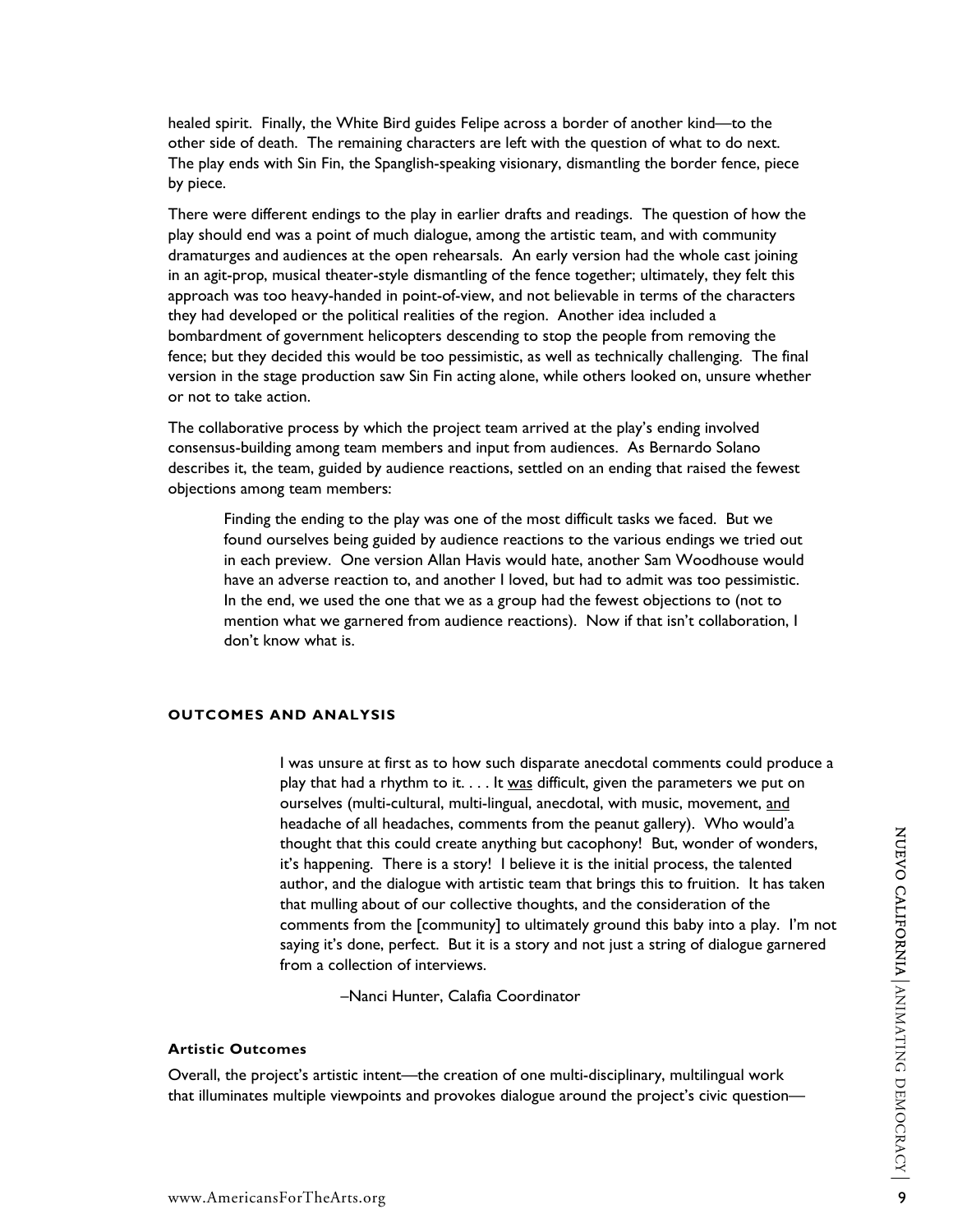was fully realized on many levels. The project's final artistic product, *Nuevo California*, was wellattended and recognized by the San Diego Critics Circle as an outstanding new play for 2003. The project's use of intensive community dialogue to fuel the script's development resulted in a play that voiced a remarkable range of perspectives about the border fence. In the words of one local critic, the play "reflect[s] all manner of different viewpoints, concerns and hopes regarding the possibility of uniting the region and what keeps us separate."<sup>[2](#page-9-0)</sup>

#### **Dialogue as stimulus for play development**

In view of the project's artistic interest— to create a theatrical piece that evoked multiple viewpoints about the fence—the use of community-based dialogue as a stimulus for the artistic process proved to be a potent tool. Dialogue elements, such as the "Conversations with the Community" events, enabled the project team to cast a wide net across both sides of the border and draw into the creative process a diversity of perspectives and experiences about the fence that conventional theater-making might not otherwise capture.

Other dialogue elements, such as the community dramaturgs and Town Hall Forums, brought community members directly into the creative process. As Bernardo Solano points out, the audience/community injected fresh insights, ideas, and observations for the artistic team to mine and shape, all of which influenced the play's aesthetic and content development:

On many occasions, our audience has provided an insight or cited a missed opportunity that we tried to address in the next draft. Another critical way our audience/community influenced the art had to do with style. Their responses to the ways that characters interact with each other, when they express themselves through song, and how, and many other facets of the style of the play had made us think hard about some of our choices and, in many cases, we have gone back to the drawing board.

In addition to serving as a mechanism for new ideas and feedback, the "community dramaturgs" format functioned as a self-reflexive "third eye" on the creative process. Recruited from the project's initial "Conversations" events, these volunteer "participant-observers" represented a range of community members from both sides of the border—university professors, journalists, nonprofit leaders, and government officials, among others. The "community dramaturgs" were uniquely positioned to comment on the process by which the artistic team distilled the raw material from interviews into art. In some instances, community dramaturgs functioned as a kind of check-and-balance to preserve the authenticity and nuance of a snippet of dialogue garnered from the community that makes its way into the script. For example, one "community dramaturg" insightfully pointed out that a verbatim remark culled from the "Conversations" interviews sounded quite different on stage:

There was a remark I remember from the community discussion I attended and I remember thinking at the time that it was an interesting remark and one that nicely pointed out that not all borders are the same, not even all U.S.-Mexico borders are the same . . . On stage, the remark sounds convoluted, over-intellectualized, detached . . .

<span id="page-9-0"></span><sup>2</sup> Rob Hopper, San Diego Playbill, February 2003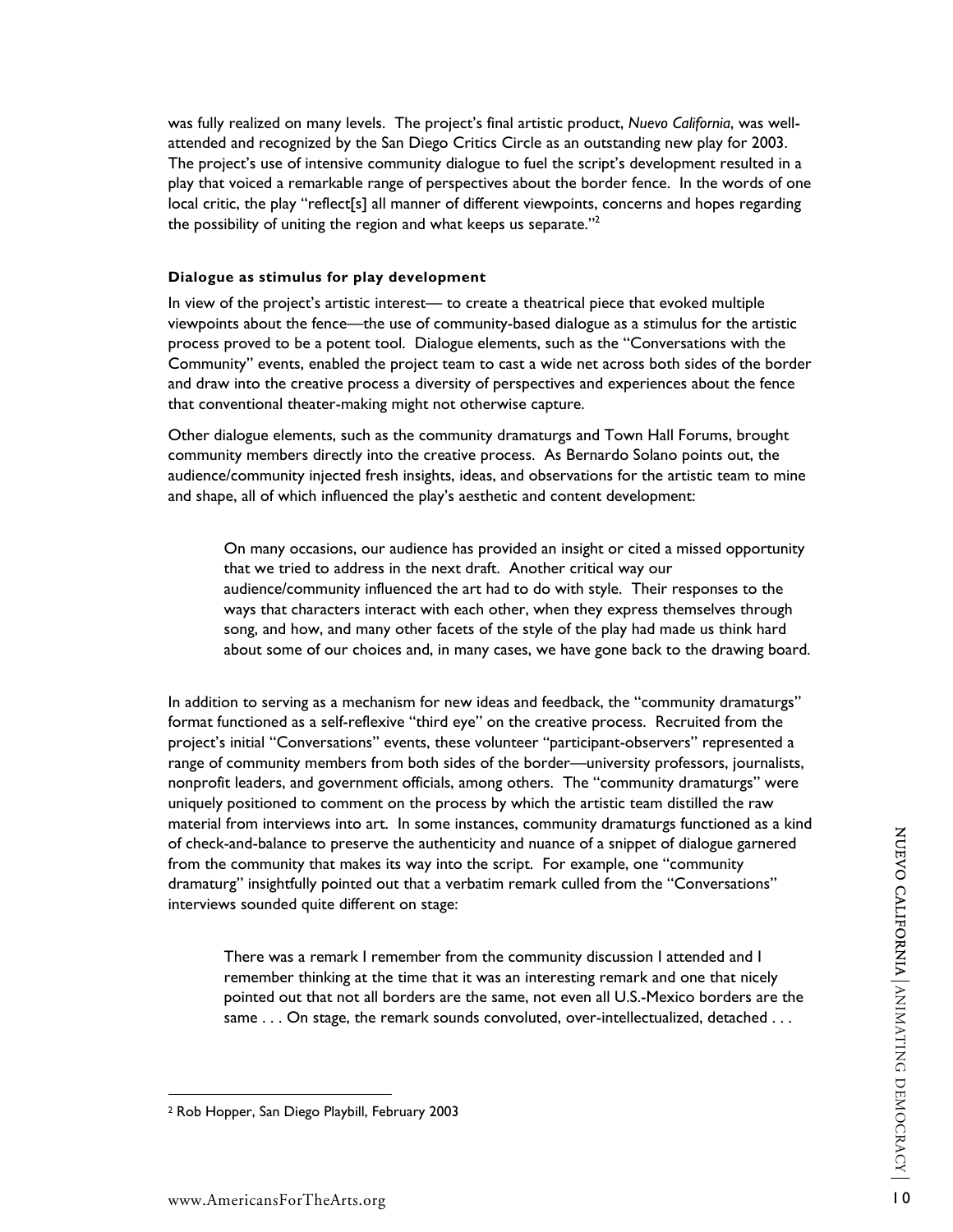On the other hand, Sam Woodhouse observes that those who volunteered as community dramaturgs had a tendency to respond to the work-in-process in an "agenda-driven" way, which contributed to spirited dialogue but not necessarily to rigorous feedback that advanced and supported "a great work of art." In order for the dialogue process to be most helpful to a work of art, says Woodhouse, artists need to be skilled at framing the questions: "Artists in the [dialogue] process need to learn to ask the right questions of an audience to help that audience best influence the future of the work of art."

Contemplating how the community dialogue process might be refashioned to provide rigorous feedback on the artistic process for future projects, Woodhouse suggests that a smaller, carefully selected cohort of community members that were more frequently involved in the artistic process over a sustained period of time would be more effective and instill a greater sense of ownership over the final artistic product. He envisions a small group of community members representing a range of perspectives and knowledge on a specific civic issue, who also have some familiarity with the artistic process. As Woodhouse describes, this group would regularly interface with the artistic team over the course of the project's lifespan:

On the next project of this kind, I am considering recruiting a much narrower and smaller body of Dialogue Partners. I imagine a group of 20 to 30 people carefully and meticulously chosen to represent both diversity and knowledge and perspective on an issue or theme. I would then attempt to secure such a group who would live through the research and development process with the artists, interfacing with the artistic work on a regular basis over several years. I would use those people in such a Core Team as ambassadors to others, perhaps asking the Core Team to occasionally bring associates to the process to respond with a fresh and virgin eye. The key to this idea it seems to me is the careful selection of the Core Team, which would include the challenge of finding non-artists with some understanding of the artistic process. I believe this approach might create a greater sense of ownership than our process, which has interfaced with a tremendous number of people, most often no more than one to three encounters. In other words, next time out I would seek greater depth in the process built thru time and intimacy with a smaller Core Team.

#### **Can a play of multiple viewpoints be provocative?**

The project team adopted an artistic strategy of incorporating a range of diverse viewpoints into the play in order to illuminate the complexities and nuances of community members' perspectives on border issues. This approach enabled playwright Bernardo Solano to achieve greater authenticity and multi-dimensionality in the play's characters and plot elements, thereby creating a more thought-provoking work of art—one that would invite audiences to contemplate perspectives other than their own. "We made a concerted effort to include as many voices of differing opinions regarding the issues of the play," says playwright Bernardo Solano. "Our feeling was that if we vilify certain characters, then we lose some of the very audience members we wanted to speak directly to and beseech them to perhaps see the world of the border in ways they previously had not seen it."

The artistic team struggled with tensions inherent in creating a work that was at once "multipartial" and provocative. The concept of "multipartiality," introduced by Dr. Patricia Romney at the November 2002 Chicago Learning Exchange, is one that psychologists and dialogue facilitators often use to embrace all views or positions impartially. Members of the Nuevo California artistic team expressed varying views on how to craft a "multipartial" play that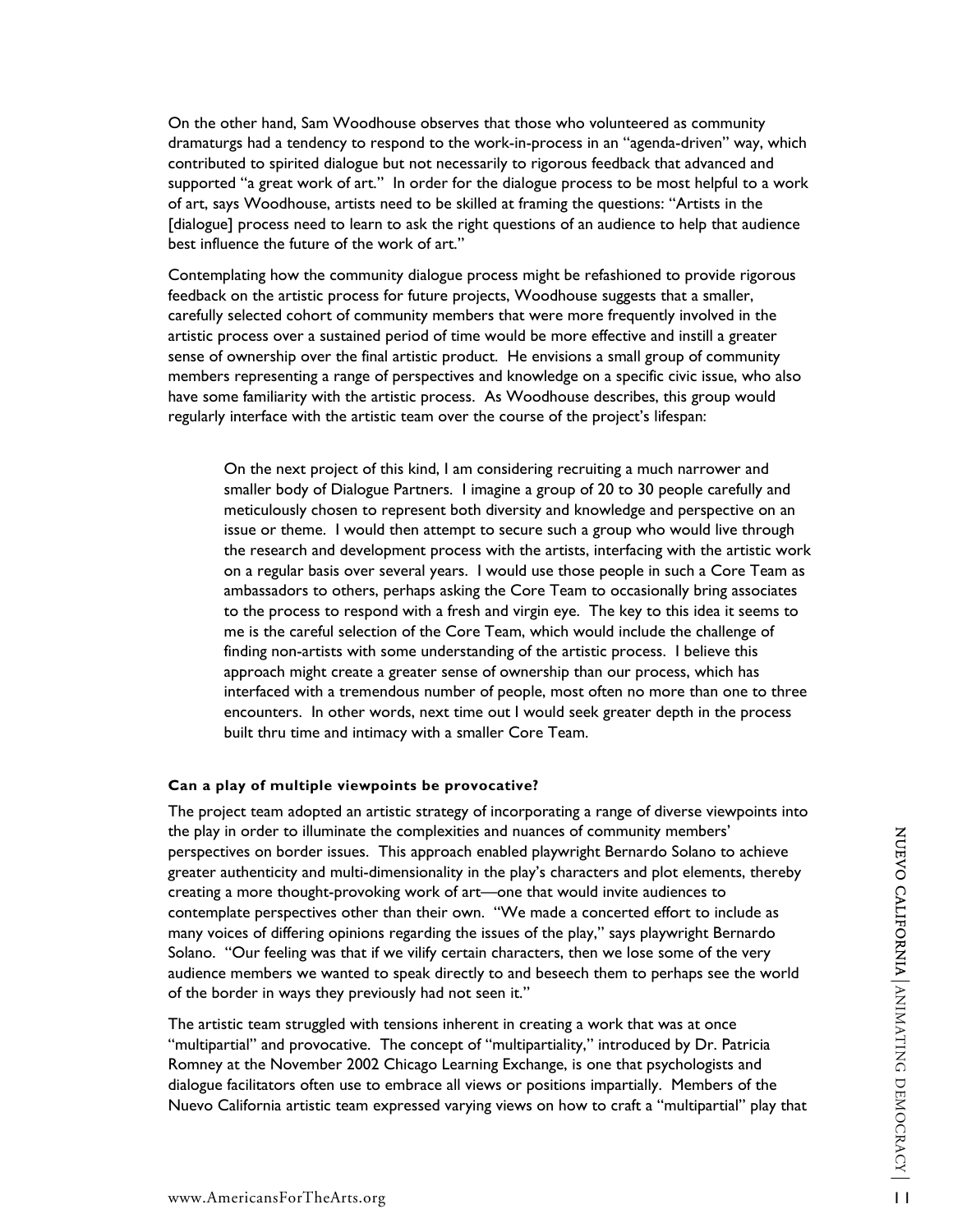was "good art." For Sam Woodhouse, the REP's commitment to the project arose in part in response to U.S. citizens' misperceptions about Mexico. "There are so many people in my town who think that Mexico is a horrible place," says Woodhouse. "There is a personal motivation to be a provocateur." While acknowledging the artist's role as provocateur, choreographer Dora Arreola places emphasis on the artist as reflector of reality. "In addition to provoking, our work is to describe artistically the reality of the environment in which we live," she says. "In this manner, the dialogue is both ways. It's not about having a fixed position. It's about points of view, not one point of view. Our job as artists is the description." Woodhouse questioned how to build multiple points of view into a story without diminishing the work's dramatic tension. "Can we walk a mile in different shoes as artists? [Even] if we are able to do that, we still have to write a story with a point of view. We will have to make a choice. Will we be able to present a dramatic story that has enough diversity where everyone gets their minute?" In terms of creating dramatic tension in the piece, Dora Arroela suggests that the opposite may be true. "If we take the position that the wall should be down," she says, "we won't reach the interesting point."

In making artistic choices about the play, the artistic team also wrestled with their responsibility to honor the trust community members had invested in them by sharing their stories. As Bernardo Solano explains, "My background in writing community-based [plays] led me to always bear in mind what I consider to be an immense responsibility to the people who shared their stories and inspired the play in the first place. I personally might be offended by an interviewee's perspective, but if I pass judgment on that person in the play, then am I betraying that person's trust in me who told me their story in good faith? It's an impossible dilemma for the artist in this kind of work, but that's part of the challenge and what makes it so interesting."

Interestingly, Nuevo California in its final form seems to find "common ground." The play's futuristic premise serves as a distancing device that allows audiences to consider different perspectives. Fictional characters with competing viewpoints about the fence express their positions. Yet the play's closing image—the wall being dismantled—evokes unequivocally the point of view that the fence should come down.

#### **Dialogue Outcomes**

The project's dialogue intent was two-fold: to stir the imagination about how to approach the artistic work; and to stimulate discussion among Mexicans and Americans about the concrete issues relating to the border. With the exception of the "Conversations" events, the dialogue formats ("Open Rehearsals," "Town Hall Forums," "Public Readings") were identically structured: a work-in-progress presentation followed by a facilitated dialogue session. Thus, at all dialogue events the evolving script served as the springboard for public discourse about the project's civic question. The dialogue events differed in terms of the size and composition of the audiences who were invited to attend.

One noteworthy departure from this formula was the project's experimentation with "pre-show lobby" dialogue. As Bernardo Solano describes it, the actors appeared in the lobby in character, engaging audience members in dialogue while they waited for the doors to open:

One method resulted almost by accident. That was the decision to place many of the "testimonies" that resulted from our community interviews/roundtables before the action of the play starts. That is, actors—in the guise of characters—go out into the lobby and interact with audience members as if they themselves are here to see the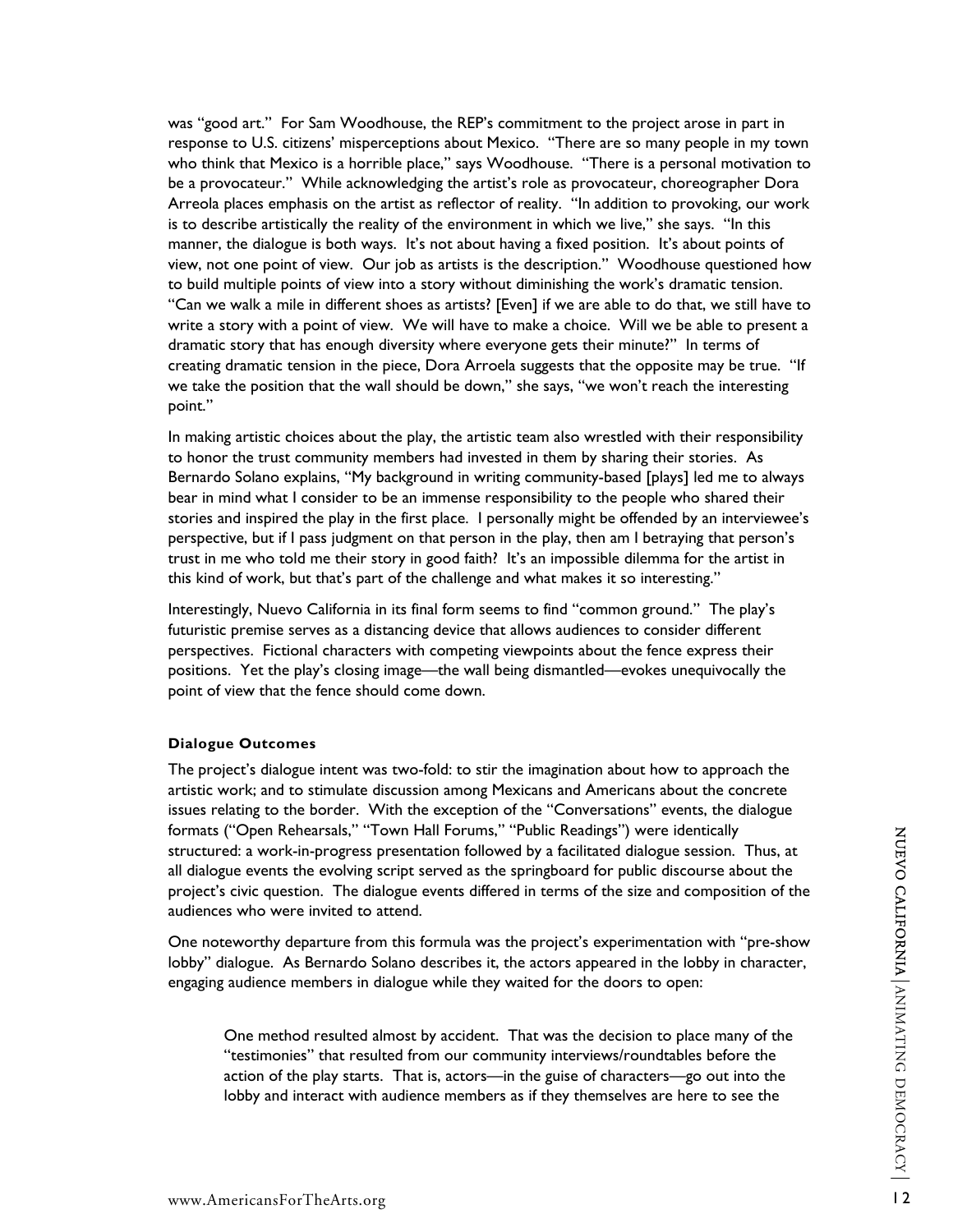play. They engage them in dialogue, sometimes finding people of like-mind, sometimes openly challenging audience members' notions of the border. This served to break the fourth wall of the play before the play even begins and gets our audience actively involved in dialogue about issues the play is about to explore.

For practical reasons involving the actors, costumes, and timing, the "pre-show lobby" dialogue proved difficult to implement and was ultimately dropped. As Solano explains, the team also questioned whether this dialogue method may in fact preemptively "close off" audience members to issues to be raised by the play. Says Solano, "We were also concerned with 'assaulting' our audience and running the risk of alienating them and actually having the opposite effect of what we intended by closing them off to the issues of the play even before its official beginning. Whether we were right or wrong, I still lament the loss of the 'pre-show.'"

Dora Arreola considers the "pre-show lobby" dialogue one of the project's most intriguing innovations and worthy of further exploration. As she describes it: "This [the pre-show lobby dialogue] is a very powerful moment with a lot of potentiality to explore the possibilities of creating a work of art based in dialogue activities—a kind of "August Boal" theater."

# **Art-inspired dialogue: imbuing civic dialogue with an imaginative edge**

In terms of dialogue outcomes, the project revealed the multiple ways that an arts-based approach can enhance the civic dialogue process. This was vividly illustrated in the artists' contributions to framing the questions for the dialogue process. The artistic team helped the dialogue partners formulate questions aimed at eliciting personal, metaphoric responses. In addition to the core question "Tear down the fence or fortify it?" the project team posed questions that summoned participants' imaginations, such as:

- Describe the region as if it were a person (its physical, psychological characteristics).
- If you could change something that people on the other side think of you, what would that be?
- When you think of the region, what do you see, touch, taste, hear, smell?
- If the fence itself could speak, what would it say?

These questions not only brought forth a wealth of startling images and ideas for the artistic process, but they also influenced the tone and tenor of the dialogue by encouraging participants to look at the project's civic issue in personal terms and from perspectives other than their own. The skillful framing of the questions was a key ingredient in eliciting candid and/or imaginative responses.

The project team also recognized that framing such "creative" questions required a "safe" environment in which participants felt comfortable to share their responses. As Sam Woodhouse explains:

Asking the right questions in a supportive and nurturing environment is of course essential. We found that often the most "off the wall" questions led to the most intimate, personal, subjective, and artistic responses. We also found that asking these kinds of questions required a "safe house" setting and if we reached too quickly for the personal, the dialogue would retreat to the shielded and formulaic.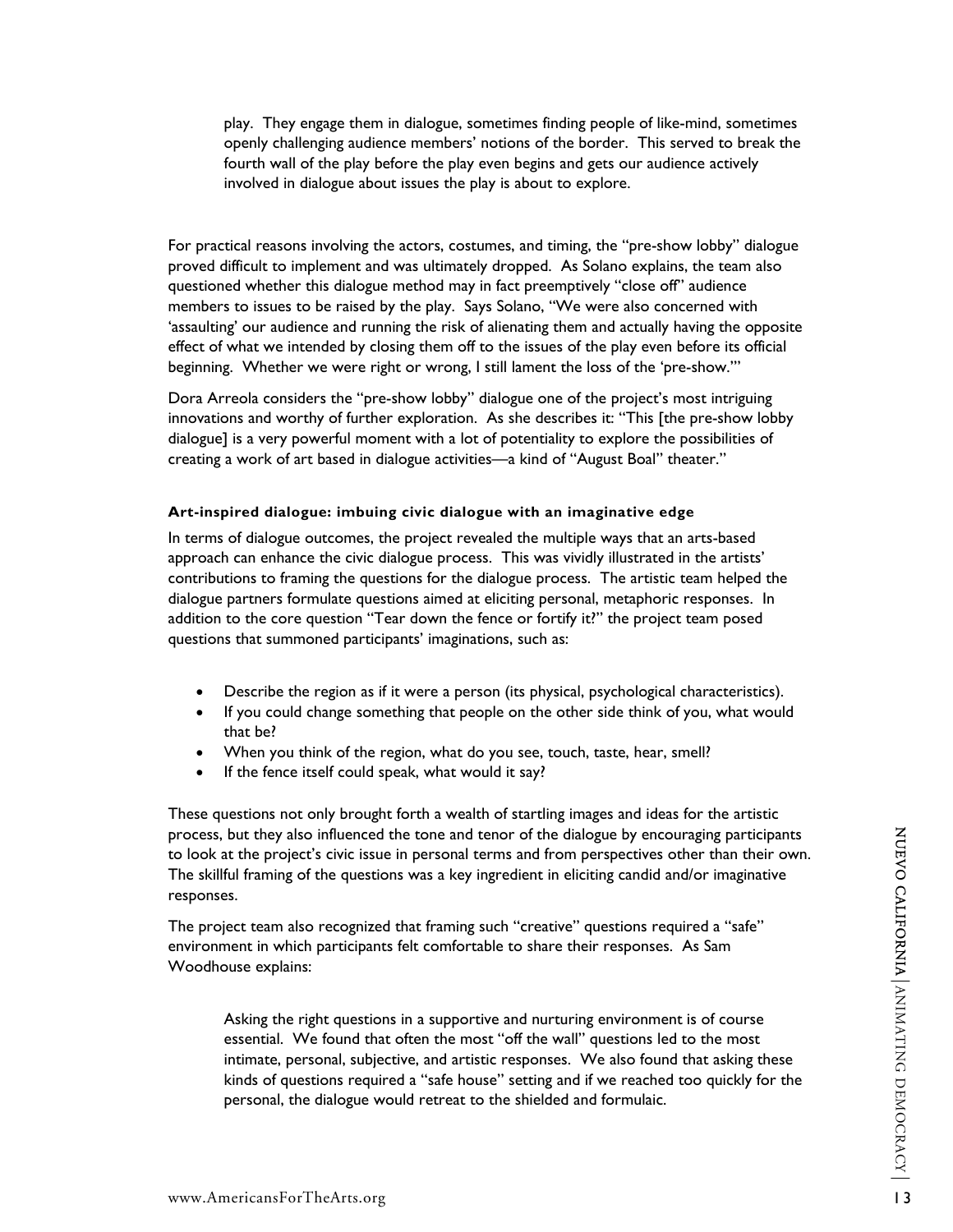# **Dialogue impact**

In terms of impact, the project's dialogue activities heightened and expanded interest about border issues among a broader cross-section of U.S. and Mexican residents. As SDD project leader Martha Lima observes, the project's dialogue events engaged community members who may not have had previous exposure or interest in border affairs:

Although many audience members who participated in the Open Rehearsals were already interested or involved in border affairs, there were a substantial number of participants that were not. Those individuals seemed to have been genuinely intrigued and touched by the issues put forward in the play despite the fact that they may not personally have had much previous exposure to the issues. The experience has confirmed that fostering dialogue through art is a meaningful, practical, and effective way to engage the public in matters of regional importance.

Lima also notes that the project's arts-based approach to dialogue engaged SDD's constituency—business, civic, and government leaders—in a new, more stimulating way—one not easily achieved within the parameters of conventional civic dialogue practice:

Because "art" inspired dialogue occurs in a non-traditional and less formal setting, it may be less inhibitive and consequently more personal or passionate. In other words, the circumstances under which the dialogue occurs are new and unique and somehow may inspire more creativity than under traditional circumstances.

Dora Arreola observes that the project's concept—"provoking dialogue and making art"—was a wholly new one for Mexicans. "In Tijuana the artistic process [has never been] related to the audiences' ideas, opinions, or points of view," explains Arreola. "[N]ever before [was] the audience motivated to participate in the writing process of a theater piece." For Arreola, an arts-based approach offered a "safe" setting in which Mexicans could engage in civic dialogue about the complex and often painful issues about the border:

The fence is painful for Mexicans. For Tijuanenses *Nuevo California* is a very confrontational play. We have strong propaganda to protect Mexican traditions, language, and culture [against] the dominant "American culture." We have a very strong preconception and stereotypes about the people in US. But the way that we are showing the issues of the border in *Nuevo California*—many perspectives, in a multipartial way with a complex language, complex characters, multiethnic cast— is a new discourse. Tijuanenses got the idea that *Nuevo California* is a space for the exploration of differences between the two cities, a space to know the "other," a space to [ask] the questions about what makes us good neighbors.

Arreola also points out that the project's dialogue component had great potential for impact in Mexico but there were not enough dialogue activities there. Two dialogue events—both wellattended—took place in Mexico during the project's first phase but there were no follow-up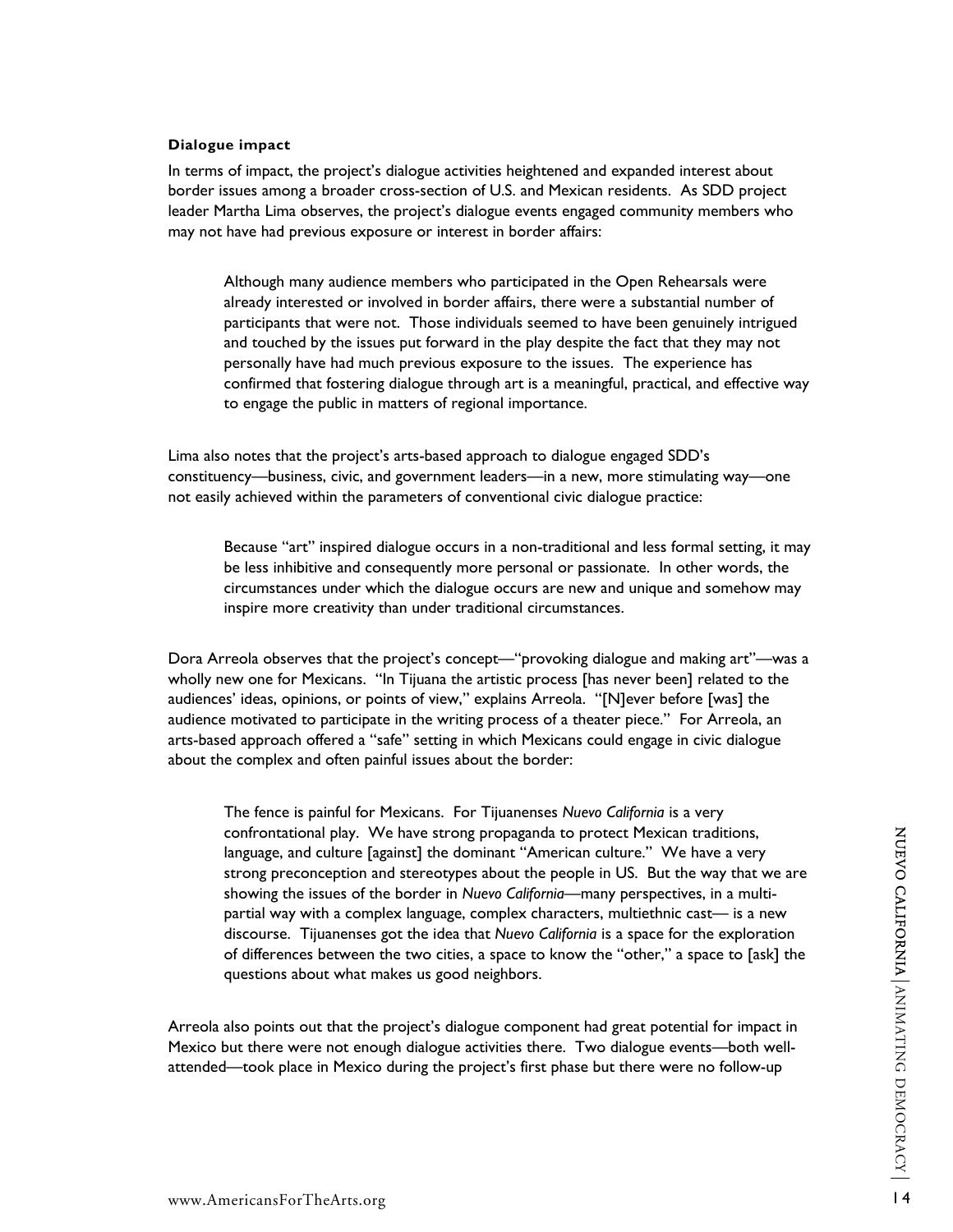dialogues to explore issues in greater depth. Says Arreola, "The Mexicans were so engaged—it is worth doing in the region, but the dialogue activities need to be more consistent."<sup>3</sup>

## **The REP-SDD partnership: was it a good match?**

The pairing of the REP and SDD was initially envisioned by the core team as a mutually beneficial partnering of an arts organization and professional civic dialogue group for collaboration on a shared concern: to promote public dialogue on the complex regional issues surrounding the border fence. SDD project liaison Judy Harper formed the lynchpin of that partnership; with expertise in both worlds of civic dialogue and the arts, Harper ensured that SDD played an active role in the artistic process and that the REP was involved in the design of dialogue activities. For instance, Harper guided the project team in framing questions for the "Conversations" events that elicited candid and/or imaginative responses—an approach that both enhanced the artistic process and invigorated dialogue among "Conversations" participants.

However, Harper's unexpected departure for another job at the conclusion of "Act One," changed the dynamic of the REP-SDD collaboration. Having no experience working with an arts group, SDD focused its participation on what it did best: organizing and facilitating roundtable discussions and the Town Hall Forum post-performance dialogue sessions. As Nanci Hunter describes it, SDD became the "support team" in creative matters; it located additional community dramaturgs for the Open Rehearsals and secured qualified facilitators for the dialogues that followed work-in-progress presentations.

Harper's departure also exposed the fundamental differences in approach to dialogue that existed between the two organizations, as well as their divergent goals for the project's dialogue. SDD's policy orientation was quite different than the REP's grassroots approach, as embodied by Judy Harper. Sam Woodhouse describes how Harper's departure brought into focus the partners' differing approaches to dialogue:

The impact of Judy Harper from SDD during our major research process was immense. Judy is a bi-cultural person who has lived in both the U.S. and Latin America, is fluent in Spanish, is a former member of San Diego REP development staff who helped me articulate the birth of the Calafia Initiative and, most importantly, cares passionately about the grassroots process of dialogue on a person-to-person basis. Once Judy left SDD for another job and we began working with the other staff at SDD, I found them far less passionate about our project and most significantly far less knowledgeable about how art and dialogue can effectively partner and lead to change. San Diego REP, Bernardo Solano, and the other artists on this project are populists if you will, people who live close to the street and make work that is very personal. My impression of San Diego Dialogue is that it is a research institution attached to a university that serves an important and valuable information and networking function for our two cities. For this project, SDD served us well as a source for contacts, networking, connecting into corridors of political and economic power, and marketing our Open Rehearsals to a new constituency. Once Judy Harper left SDD, I found the partnership lost a person who makes the political and research process a personal and cultural one . . .

<span id="page-14-0"></span><sup>3</sup> Dora Arreola, personal interview, February 2004.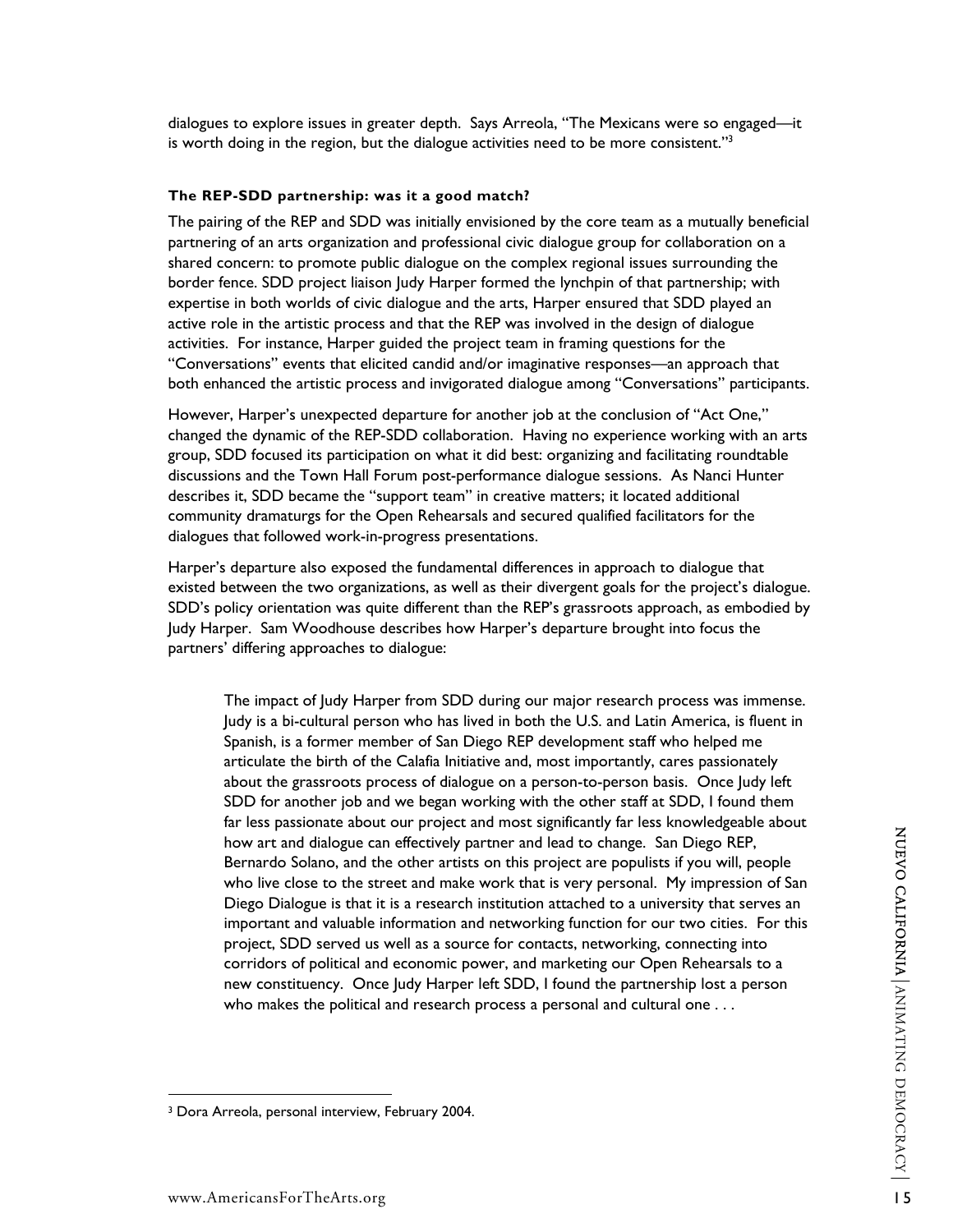In terms of dialogue goals, the REP and SDD had different expectations of the project's civic intent. While SDD's organizational mission stressed the importance of policy change through dialogue, the REP's dialogue goal—to stimulate public dialogue on both sides of the border about the project's civic question—was more broadly defined and less solution-oriented. In assessing the project's dialogue outcome, Martha Lima acknowledged that *Nuevo California* was effective in raising awareness on both sides of the border about regional issues. However, Lima questioned whether the project's arts-based approach to civic dialogue would ultimately lead to the policy solutions that SDD was seeking:

It is difficult to say at this point in time whether or not San Diego Dialogue will partner with the arts on future projects. While art-based civic dialogue may be constructive and effective in increasing awareness of local and regional issues, it may not necessarily advance solutions to those challenges facing the region, which is San Diego Dialogue's ultimate objective. The ability of art-based civic dialogue to affect policy change is not fully known.

In the end, the partnership may not have fully realized its potential for civic impact, nor did it tap the potential for the play itself to be a generative opportunity for civic dialogue.

While Harper's departure likely affected how things played out, it is also clear that a more deliberate articulation of civic intents at the project's outset would have determined whether the two partners were the best match. As Sam Woodhouse sums it up, "The next time out of the gate I will spend much more time identifying shared goals and objectives with a dialogue partner."

## **One Play Unifying Two Cultures Becomes Two Plays**

Though the binational project team intended to create one multilingual production for presentation in the U.S. and Mexico, the play ultimately evolved into two—one in English, one in Spanish. The challenges of cross-cultural work, coupled with time and financial constraints, made the goal of creating one play for both U.S. and Mexican audiences unreachable within the project's timeframe. In the end, only the English version of *Nuevo California* script was completed and presented in San Diego; the Spanish version was left unfinished. Thus, what was envisioned as a binational project evolved into one with a U.S. focus.

### **Language issues**

Working in a bilingual environment proved a formidable challenge for the project team in conducting research and developing the script, as well as for the cast in presenting readings in both countries. Most Mexican and U.S. cast members had not worked in the other country before. Some spoke only their native language. While dialogue events were facilitated with professional English-Spanish interpreters, the creative workshops and rehearsals were not.

In this setting, monolingual artists—both Mexican and U.S.—faced the real life challenges of cross border communication. "Language has become a major issue for rehearsals," Woodhouse observes: "[The rehearsals] are conducted nearly simultaneously in two languages, challenging artists who are monolingual to learn to perceive and communicate in another language . . ."

While both Mexican and U.S. artists struggled together to find "common language," the fact that much of the project team's work took place on the U.S. side of the border privileged the team's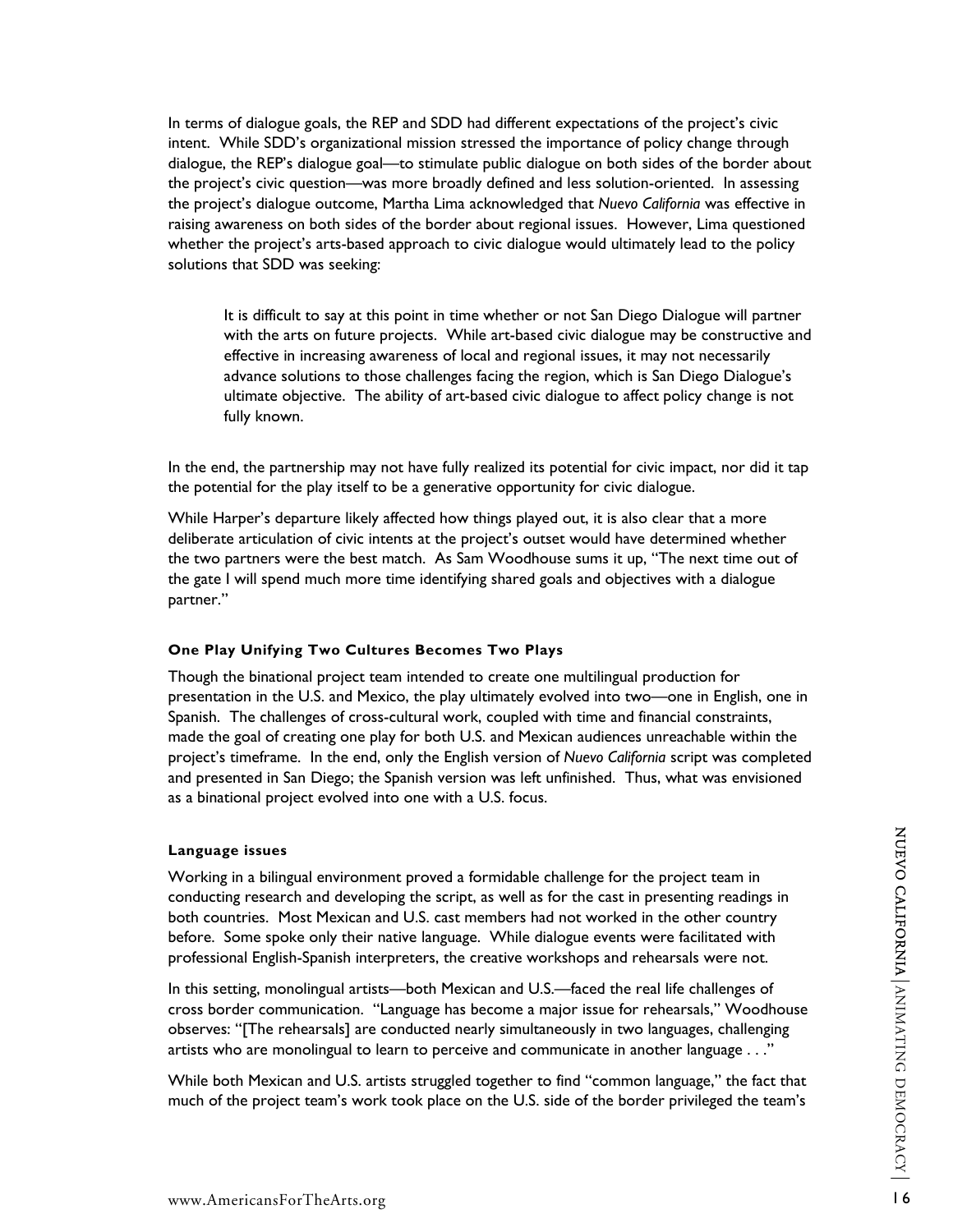English-speakers and, however unwittingly, placed the Mexican artists at a disadvantage in terms of their ability to communicate ideas and participate in decision-making during the workshops. Dora Arreola notes that the challenges of communicating in a bilingual setting also prolonged the creative process. She suggests that the use of professional interpreters would have helped balance language inequities and enabled the project team to use workshop time more efficiently. Says Arreola, "[I]t would have helped to have professional interpreters to keep things more focused. We understood the subtleties in the particular language of theater, but it would have been helpful to have English-Spanish professional interpreters in the workshops."<sup>[4](#page-16-0)</sup>

With regard to Mexican and American audiences, issues of language played a decisive role in a project's artistic outcome. At the work-in-progress presentations, open rehearsals, and public readings in San Diego and Tijuana, the project team confronted again and again the challenge of making a text-driven play like *Nuevo California* accessible to mono-lingual speakers on both sides of the border. As Sam Woodhouse explains, the project team decided to create two versions of the play—an English version and a Spanish version:

Audiences in the USA are accustomed to monolingual performance in English. Audiences in Mexico expect primarily Spanish. During our Open Rehearsals we challenged them to comprehend and enjoy a work that is multi-lingual. During the process we became committed to creating a work of theater that could play in two countries with NO CHANGES. We have now moved to the concept of two versions of the play: the English version and the Spanish version. The theme of our play is the uniting of a bilingual region. The play will be bilingual. But the difficulty of creating a text-driven work that can simultaneously reach people who speak only English, others who speak only Spanish, and others who are bilingual is beyond our current reach.

Could the project's original goal of creating one multilingual production for presentation in the U.S and Mexico be realized at some point in the future? Sam Woodhouse believes it could, though such an endeavor would require placing greater emphasis on the play's non-verbal elements. Animating Democracy staff member Andrea Assaf points out that the regional theater aesthetic sets up expectations of accessibility. She imagined that a multilingual play in a more experimental mode might help offset those expectations.

#### **Logistical and financial obstacles**

An intent of the project was to build among Mexicans and Americans a sense of civic identity and commitment to work together toward shaping the region's future. From that standpoint, one of the project's "missed opportunities" was the absence of dialogues designed to bring together Mexican and :U.S. audiences at one venue. While acknowledging the logistical difficulties posed by the border, such as the "real life" obstacles Mexican audiences face in obtaining visas to enter San Diego, Dora Arreola points out that bringing together Mexican and U:.S. audiences at one venue "was not in the vision of the project." She thinks the U.S. partners may have had an expectation that Mexican audiences would attend the San Diego-based dialogue events, but they may not have fully understood the logistical and financial barriers faced by Mexicans. While there was a lot of promotion about the project and premiere in Mexico, potential audiences there faced an increasingly restrictive and time-consuming environment in

<span id="page-16-0"></span><sup>4</sup> Dora Arreola, personal interview, February 2004.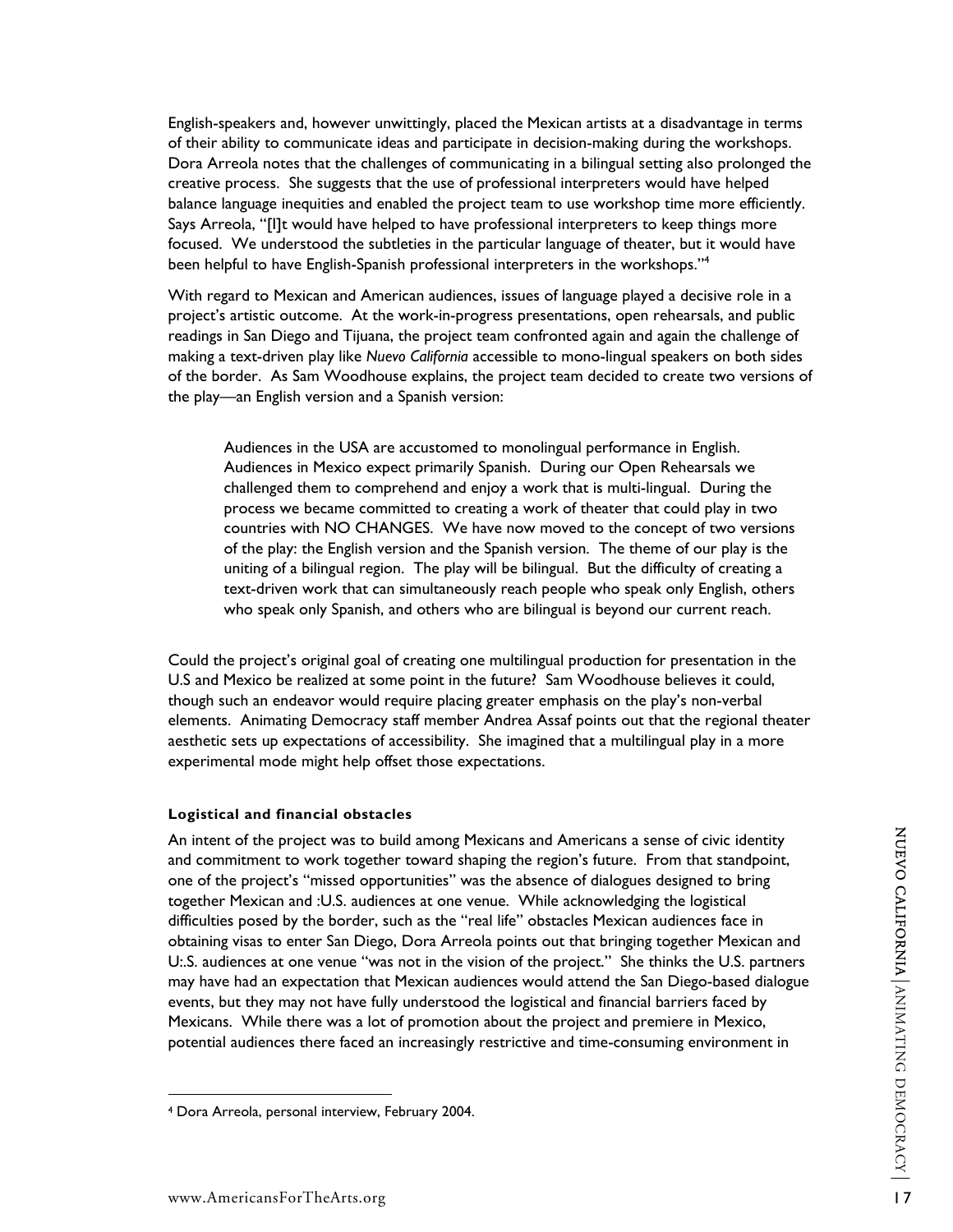terms of obtaining visas and documentation verification in order to cross the border to participate in San Diego-based events.

#### **Creative partnerships across borders: mutual benefits and unrealized opportunities**

The binational partnership forged among artists and organizations by the project point to the mutual benefits of cross-border creative collaboration. Indeed, both sides brought to the creative process a diversity of real life experiences about the border and aesthetic sensibilities that enriched collaboration and the artistic product. Sam Woodhouse describes one example of how the Mexican artists' personal experience of the border—which differed significantly from the U.S. experience—brought realism and emotional power to their artistic rendering of the fence as a physical object:

In workshops with the actors, we found that Mexican artists had the most to share with us corporally about the Border because Mexican artists live intimately with the Wall. Asked to physicalize what the fence, the boundary, the barrier did to their bodies, the Mexican artists did not hesitate to throw themselves physically into a state of contrition and opposition. For many of the U.S. artists and citizens, the Wall as a barrier was a fence to be avoided at all costs.

More broadly, Woodhouse's observation underscores the impact on artistic outcome made by artists/actors who have a stake in the very issues addressed by *Nuevo California*. In contrast to many of the project's union actors, for whom the border area had little consequence in their daily lives or who hadn't been a part of the community process, the actors/stakeholders demonstrated a greater capacity to imbue their work with authenticity and passion.

Dora Arreola notes that collaboration with U.S. artists exposed her to different perspectives on theater-making and, in particular, the potential of a community-based approach to art-making in a Mexican context:

I come from a very orthodox approach to experimental theater and dance research, and art-making—working in isolated places, far from the community. We get feedback from critics, and a few commentaries in very unstructured conversations with the audience/the community. Gradually, I understood the objectives of the project more and the potentiality of art (theater activities) for provoking dialogue, actions, and changes in my community, using art in many different ways, like options for education and cultural activities that involve dialogue to resolve community problems.

The decision to create two versions of the play marked a turning point in the project's binational dimension. The pressures of "getting the show up" for the play's San Diego premiere gradually took precedence and affected the aesthetic and content choices of the final play. Elements in earlier versions of the script that might have resonated with Mexican and/or bilingual audiences were cut. Subtleties in Spanish language were edited out in the end. In terms of content, there were originally two "Oprah" characters—a Spanish/Mexican and an English/American; in the San Diego version, these two characters were merged into one.

Another significant content choice in the script from its conception, says Arreola, was the assassination of the Pope. While the liberalism of this Pope's character may have been risky or